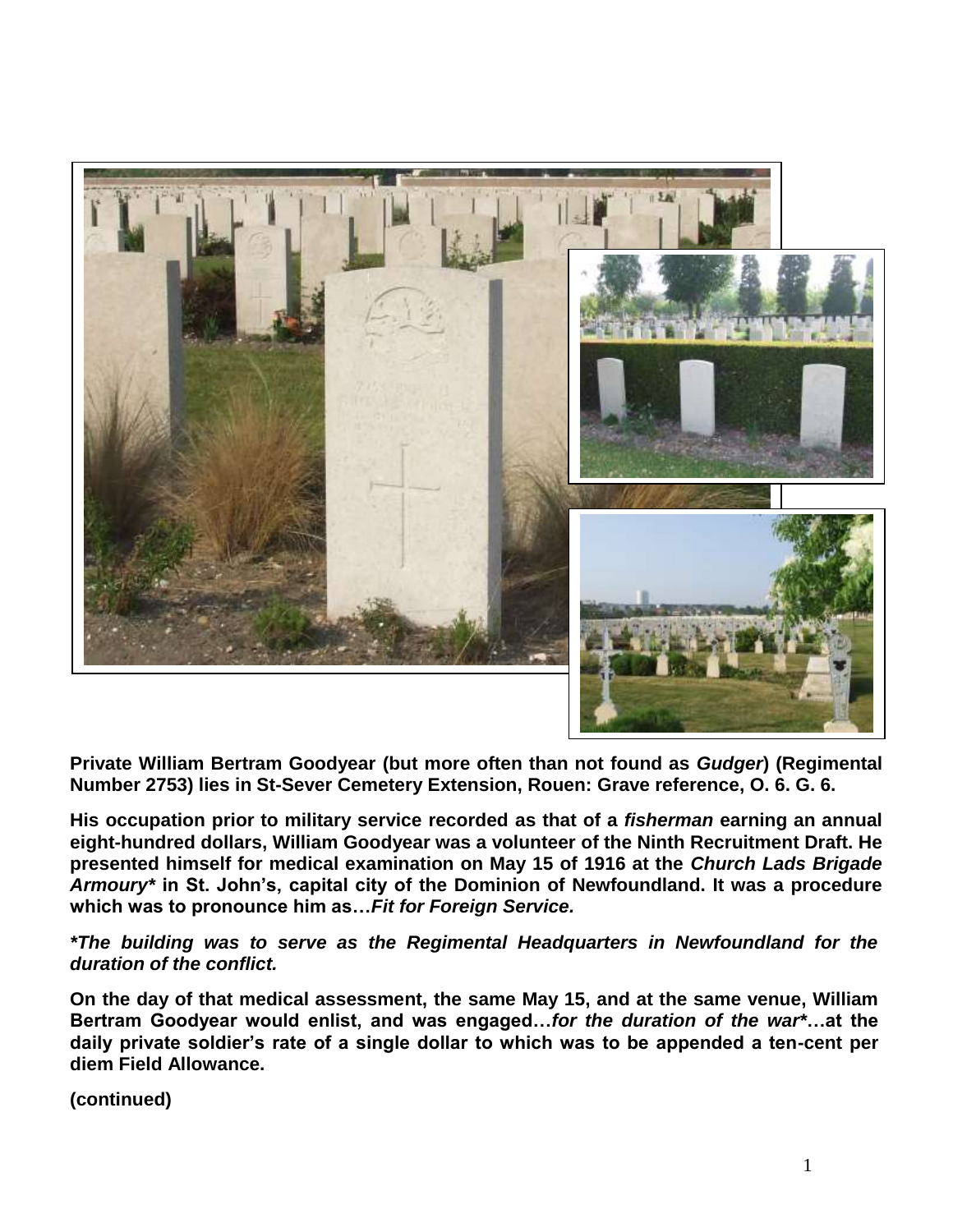*\*At the outset of the War, perhaps because it was felt by the authorities that it would be a conflict of short duration, the recruits enlisted for only a single year. As the War progressed, however, this was obviously going to cause problems and the men were encouraged to re-enlist***.** *Later recruits – as of or about May of 1916 - signed on for the 'Duration' at the time of their original enlistment.*

**Only some further twenty-four hours were now to follow before there then came to pass, while still at the** *CLB Armoury* **on Harvey Road, the final formality of his enlistment: attestation. On the sixteenth day of May he pledged his allegiance to the reigning monarch, George V, whereupon, at that moment, William Bertram Goodyear became…***a soldier of the King.*

**Private Goodyear, Number 2753, would not now sail to the United Kingdom until a lengthy period of nine weeks plus one day had then elapsed. How he was to spend this prolonged interval after his attestation appears not to have been documented. It may be that he was to return to work and to spend time with his family and friends in the community of Fredericton in the District of Fogo but, of course, this conclusion is a little bit speculative and he may well have chosen – or** *been* **chosen - to remain in barracks to be billeted and trained in the capital city\*.**

*\*A number of the recruits, those whose home was not in St. John's or close to the capital city, or those who had no friends or family to offer them board and lodging, were to be quartered in the curling rink in the area of Fort William in St. John's, a building which was at the time to serve as barracks.*

**It was to be the vessel SS** *Sicilian* **which would carry Private Goodyear and his draft overseas. Apparently it was a detachment two-companies strong, thus five-hundred Regimental personnel, that sailed from St. John's on July 19, 1916, in the company of a contingent of Newfoundland Royal Naval Reservists and some three-hundred civilian passengers since the vessel was on a scheduled commercial route from Canada to the United Kingdom.**



**(Right above:** *Some sixteen years previously - as of 1899 when 'Sicilian' was launched – the vessel had served as a troop-ship and transport carrying men, animals and equipment to South Africa for use during the Second Boer War. During the Great War she was apparently requisitioned as a troopship on only one occasion: in October of 1914 she was a vessel of the armada which transported the (1st) Canadian Division overseas to the United Kingdom. She otherwise continued to work commercially between Great Britain and Canada for her owners, the Allan Line and later Canadian Pacific, at times carrying soldiery if and when her schedule allowed.*

*The ship carried Newfoundland military personnel eastwards across the Atlantic three times, all in the year 1916.***)**

**Upon the arrival of** *Sicilian* **in British waters, the ship proceeded to the south-coast Royal Naval port of Devonport where the first contingent of the Newfoundland Regiment had landed with the (1st) Canadian Division in October of 1914.**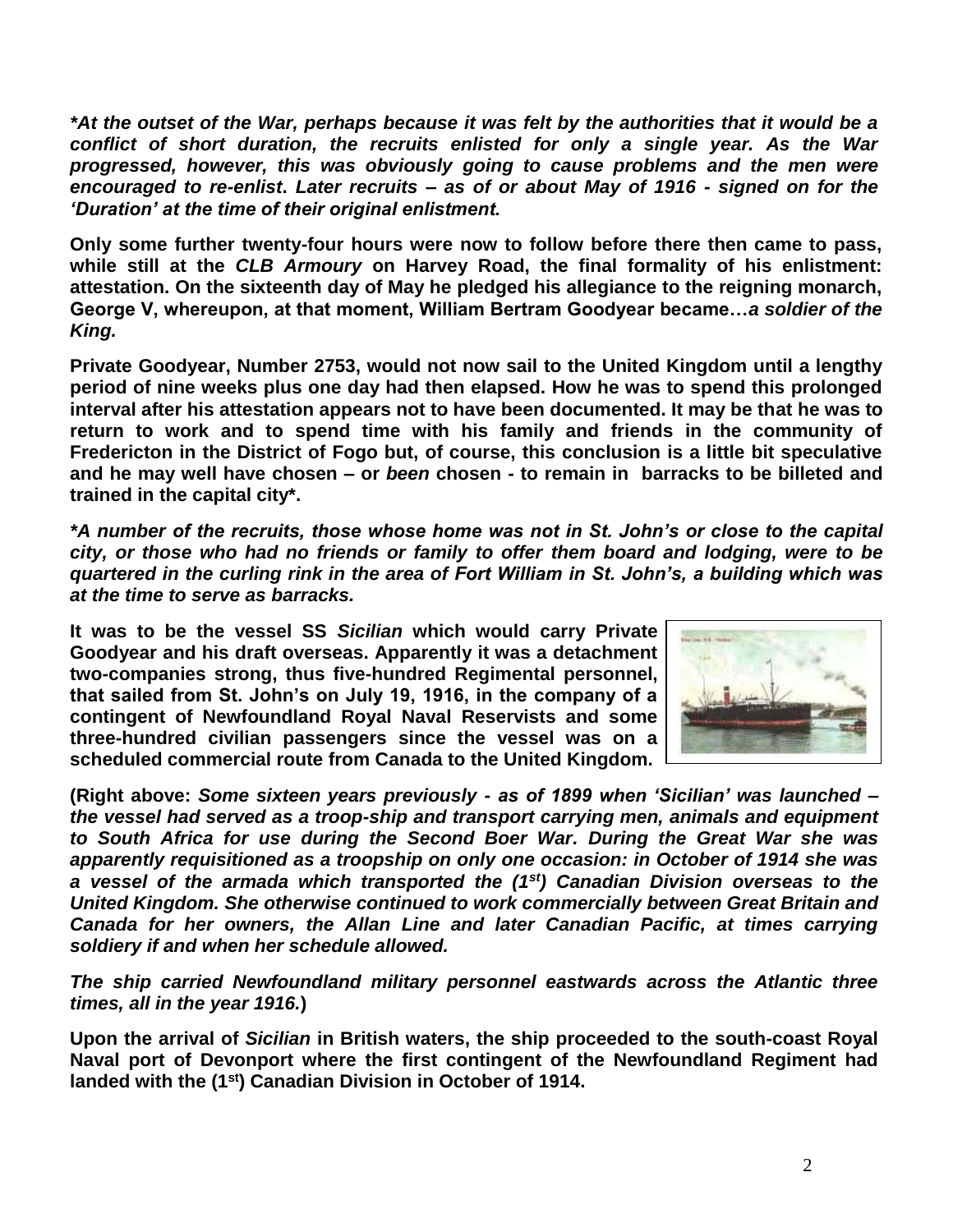**Having arrived in the afore-mentioned harbour during the last days of that month of July, from there the reservists left for naval barracks. Private Goodyear and his comrades-in-arms now boarded a train for the journey north to Scotland and to the Regimental Depot.** 

**(Right:** *A no-longer bustling Devonport Harbour, today bereft of its former importance* **– photograph from 2012)**

**\* \* \* \* \***

**Some two years prior, in the late summer and early autumn of 1914, the newly-formed Newfoundland Regiment's first recruits had undergone a period of training of five weeks on the shores of** *Quidi Vidi Lake* **in the east end of St. John's and elsewhere in the city, and were formed into 'A' and 'B' Companies.** 

**During that same period the various authorities in both Newfoundland and the United Kingdom had also been preparing for the Regiment's transfer overseas.**

**(Right:** *The image of 'Florizel' at anchor in the harbour at St. John's is by courtesy of Admiralty House Museum***.)**

**This first Newfoundland contingent was to embark on October 3, in some cases only days after a recruit's enlistment and/ or attestation. To become known to history as the** *First Five Hundred* **and also as the** *Blue Puttees***, on that day they had boarded the Bowring Brothers' vessel** *Florizel* **awaiting in St. John's Harbour.**

**The ship had sailed for the United Kingdom on the morrow, October 4, 1914, to its rendezvous with the convoy carrying the 1st Canadian Division overseas, off the south coast of the Island.** 

**Once having disembarked\* in the United Kingdom this first Newfoundland contingent was to train in three venues during the late autumn of 1914 and then the winter of 1914-1915: firstly in southern England on the** *Salisbury Plain***; then in Scotland at** *Fort George* **– on the** *Moray Firth* **close to Inverness; and lastly at** *Edinburgh Castle* **– where it was to provide the first garrison from outside the British Isles.**

**(Right above:** *Fort George, constructed in the latter half of the eighteenth century, still serves the British Army to this day***. – photograph from 2011)**

**Only days after 'A' and 'B' Companies had taken up their posting there, on February 16 of 1915, 'C' Company – the first re-enforcements for the original contingent - would arrive directly – through Liverpool of course - from Newfoundland. On the final day of the month of March it had been the turn of 'D' Company to arrive – they via Halifax as well as Liverpool – to report…***to duty***…at Edinburgh, and then 'E' Company five weeks less a day later again, on May 4\*.**





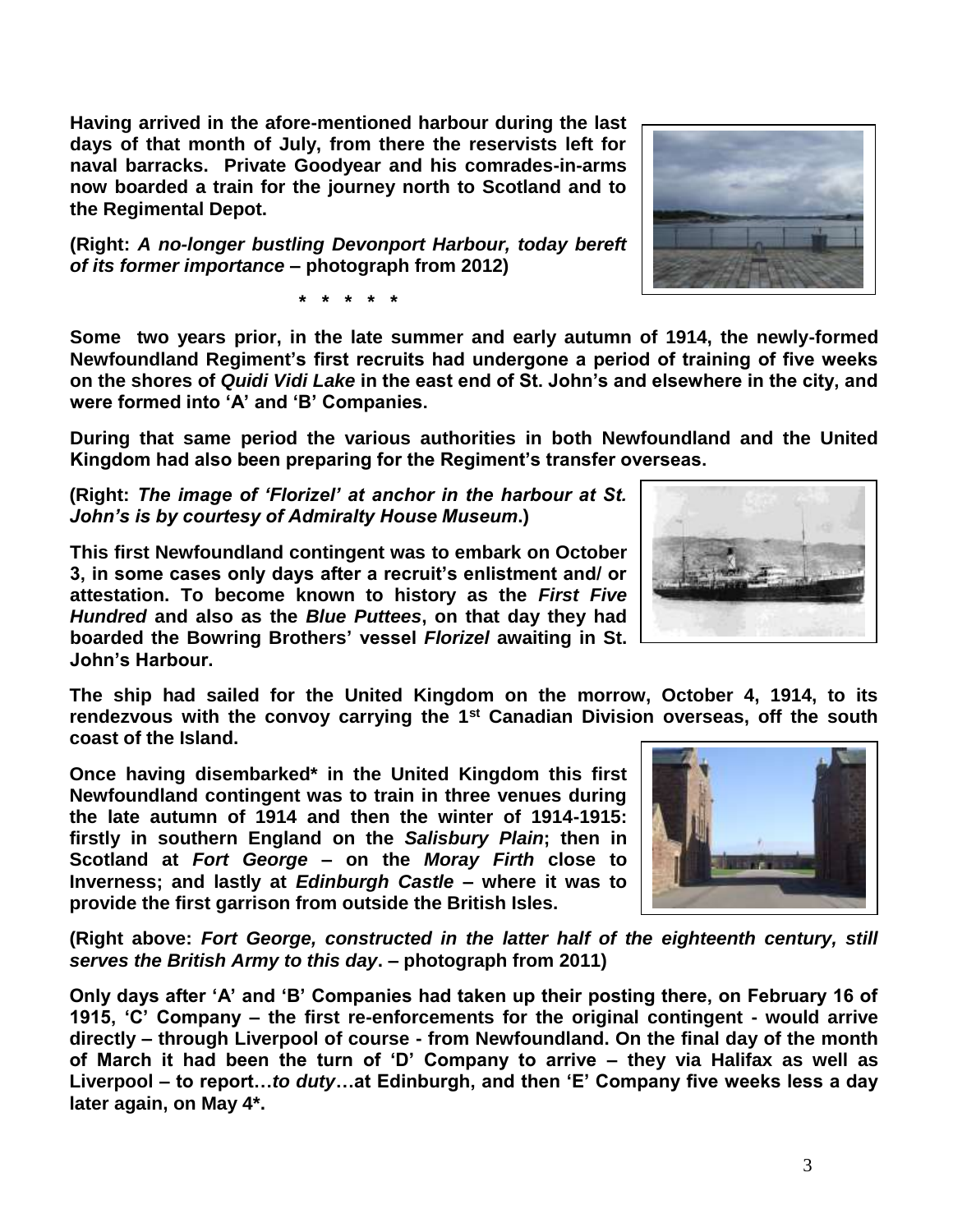*\*These five Companies, while a contingent of the Newfoundland Regiment, was not yet a battalion and would not be so for a further five months – as will be seen below.*

**(Right:** *The venerable bastion of Edinburgh Castle dominates the Scottish capital from its hill in the centre of the city***. – photograph from 2011)**

**Seven days after the arrival of 'E' Company in the Scottish capital, on May 11 the entire Newfoundland contingent had been ordered elsewhere. On that day, seven weeks into spring – although in Scotland there was apparently still snow - the unit had been dispatched to** *Stobs Camp***, all under canvas and south-eastwards of Edinburgh, close to the town of Hawick.**

**(Right:** *The Newfoundland Regiment marches past on the training ground at Stobs Camp and is presented with its Colours on June 10, 1915.* **– by courtesy of Reverend Wilson Tibbo and of Mrs. Lillian Tibbo)**

**(Right:** *Men of the Regiment await their new Lee-Enfield rifles***. – original photograph from the** *Provincial Archives***)**

**Two months less a day later, on July 10, 'F' Company would march into** *Stobs Camp***.** 

**This had been an important moment: the Company's arrival was to bring the Newfoundland Regiment's numbers up to some fifteen hundred, establishment strength\* of a battalion which could be posted on…***active service***.**

**\****A number sufficient for four 'fighting' companies, two re-enforcement companies and a headquarters staff.*

**(Right:** *George V, by the Grace of God, of the United Kingdom of Great Britain and Ireland and of the British Dominions beyond the Seas, King, Defender of the Faith, Emperor of India* **– the photograph is from** *Bain News Services* **via the** *Wikipedia* **web-site.)**

**(Right:** *An aerial view of Ayr, likely from the period between the Wars: Newton-on Ayr, where were quartered the 'other ranks', is to the left of the River Ayr and the Royal Borough, where were housed the officers, is to the right***. – by courtesy of the** *Carnegie Library* **at Ayr)**









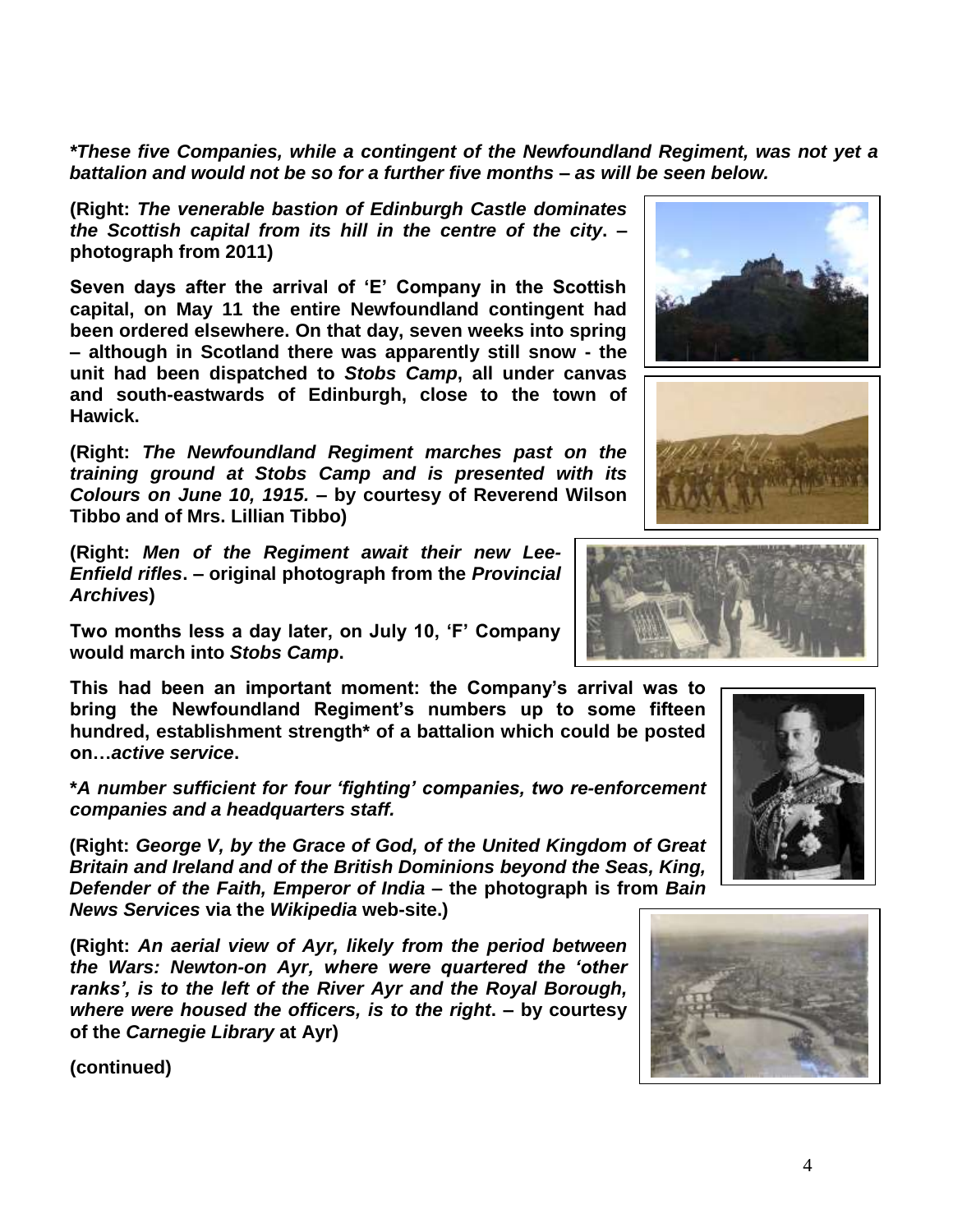**From** *Stobs Camp***, some three weeks after the arrival of 'F' Company, in early August 'A', 'B', 'C' and 'D', the four senior Companies, having now become the 1st Battalion of the Newfoundland Regiment, had been transferred to** *Aldershot Camp* **in southern England. There they were to undergo final preparations – and a royal inspection – before the Battalion's departure to the Middle East and to the fighting on the** *Gallipoli Peninsula***.**

**(Right:** *The High Street in Ayr as shown on a postcard of the time, the imposing Wallace Tower – it stands to this day (2017) - dominating the scene* **– by courtesy of Reverend Wilson Tibbo and Mrs Lillian Tibbo)**

**The later arrivals to the United Kingdom, 'E' and 'F' Companies, were to be posted to the new Regimental Depot and were eventually to form the nucleus of the yet-to-beformed first re-enforcement drafts for the 1st Battalion.** 



*Ayr was a small town on the west coast of Scotland whose history precedes the year 1205 when it was established as a Royal Burgh (Borough) by the crown of Scotland, an appointment which emphasized the importance of the town as a harbour, market and, later, administrative centre. By the time of the Great War centuries later it was expanding and the River Ayr which had once marked the northern boundary of the place was now flowing through its centre; a new town to the north (Newton-on-Ayr), its population fast-increasing, perhaps encouraged by the coming of the railway, was soon to be housing the majority of the personnel of the Newfoundland Regimental Depot.* 

**That November 15 of 1915 was to see not only the departure of the 1st Re-enforcement Draft to the Middle East and to the** *Gallipoli Campaign* **but also, only five days prior, the arrival from home of 'G' Company which would take up its quarters at** *Gailes Camp***, some sixteen kilometres up the coast from Ayr itself – but over sixty if one went by road.**

**A further seven weeks plus a day were now to pass before the first one-hundred officers and men of 'H' Company, having sailed in mid-December as recorded in an earlier paragraph, were to present themselves at the Regimental Depot on January 4, some of them, unfortunately, to be affected, even fatally, by the measles epidemic of the time.**

**After that there was then to be an interlude of three months plus several days before the second detachment of 'H' Company reported on April 9, 1916, to the Regimental Depot.**

**Note:** *Until as late as the spring of 1916 it had been the intention to form a 2nd Battalion of the Newfoundland Regiment to fight on the Continent. In fact it would seem that the lastmentioned contingent of one-hundred sixty-three recruits was to form the nucleus of that unit, while the personnel already at the Depot by this time would form a reserve battalion to serve as a re-enforcement pool for both the fighting units.*

*It could not have been long before a change of plan came about as very soon men of that contingent (the second half of 'H' Company) were being sent to strengthen the 1st Newfoundland Battalion already on the Continent – maybe Beaumont-Hamel had something to do with it.*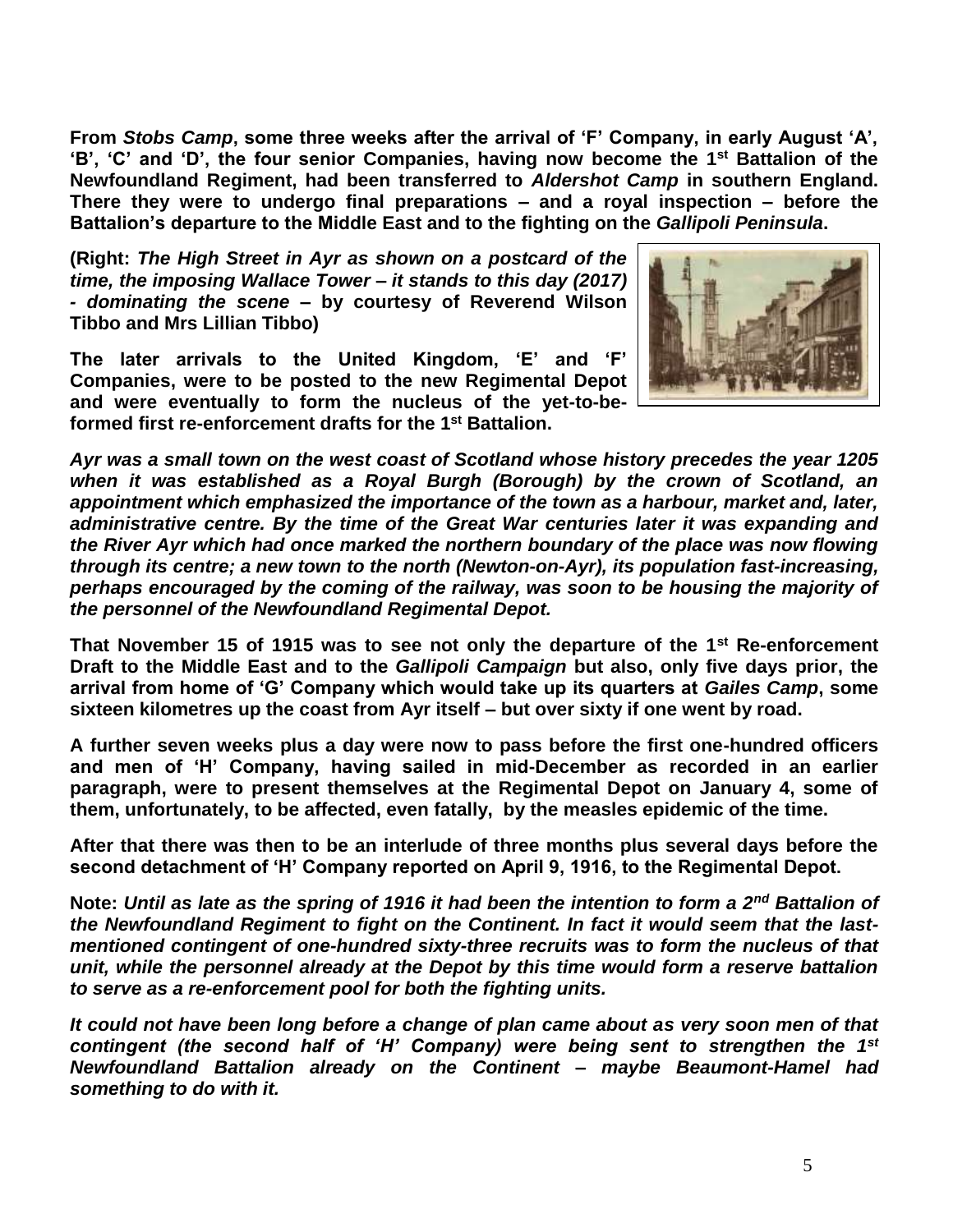**Then towards mid-summer, of course, and as seen above, it was the turn of Private Goodyear and his detachment to report to the Regimental Depot in Scotland.**

**\* \* \* \* \***

**The Regimental Depot had been established during the summer of 1915 in the Royal Borough of Ayr on the west coast of Scotland, there to eventually serve as the base for the 2 nd (***Reserve***) Battalion. It was from there – as of November of 1915 and up until January of 1918 – that the new-comers arriving from home were despatched in drafts, at first to**  *Gallipoli* **and later to the** *Western Front***, to bolster the four fighting companies of the 1st Battalion.** 



**(Right above:** *Wellington Square (see following paragraph) seen here almost a century after it hosted the officers of the Newfoundland Regiment* **– photograph from 2012)**

**At the outset there had been problems at Ayr to be able to accommodate the number of new arrivals – plus men from other British regiments which were still being billeted in the area…and the measles epidemic which was to claim the life of several Regiment personnel – but by the spring of 1916, things had been satisfactorily settled: the officers were in Wellington Square in the town-centre of Ayr itself, and the** *other ranks* **had been billeted at Newton Park School and otherwise in the grandstand or a tented camp at the newly-built racecourse in the suburb of Newton-upon-Ayr – on the far side of the river.**

**(Right:** *The new race-course at Newton-upon-Ayr - opened in 1907 – where men of the Regiment were sometimes billeted and where they would replace some of the turf with a vegetable garden; part of the present grandstand is original* **– photograph from 2012)**

**The 12th Re-enforcement Draft from Ayr – Private Goodyear one of the detachment's rank and file - passed through the English south-coast port of Southampton on October 11 of 1916 on its way to the Continent and to the** *Western Front***.**

**The contingent subsequently disembarked in the Norman capital of Rouen on the next day, October 12, and spent time at the large British Expeditionary Force Base Depot located there, in final training and organization\*, before making its way to a rendezvous with the parent 1st Battalion.**



**(Right above:** *British troops disembark at an earlier date in the Great War at Rouen on their way to the Western Front***. – from** *Illustration***)**

*\*Apparently, the standard length of time for this final training at the outset of the war had been ten days – although this was to become more and more flexible as the War progressed - in areas near Rouen, Étaples, LeHavre and Harfleur that became known notoriously to the troops as the Bull Rings.*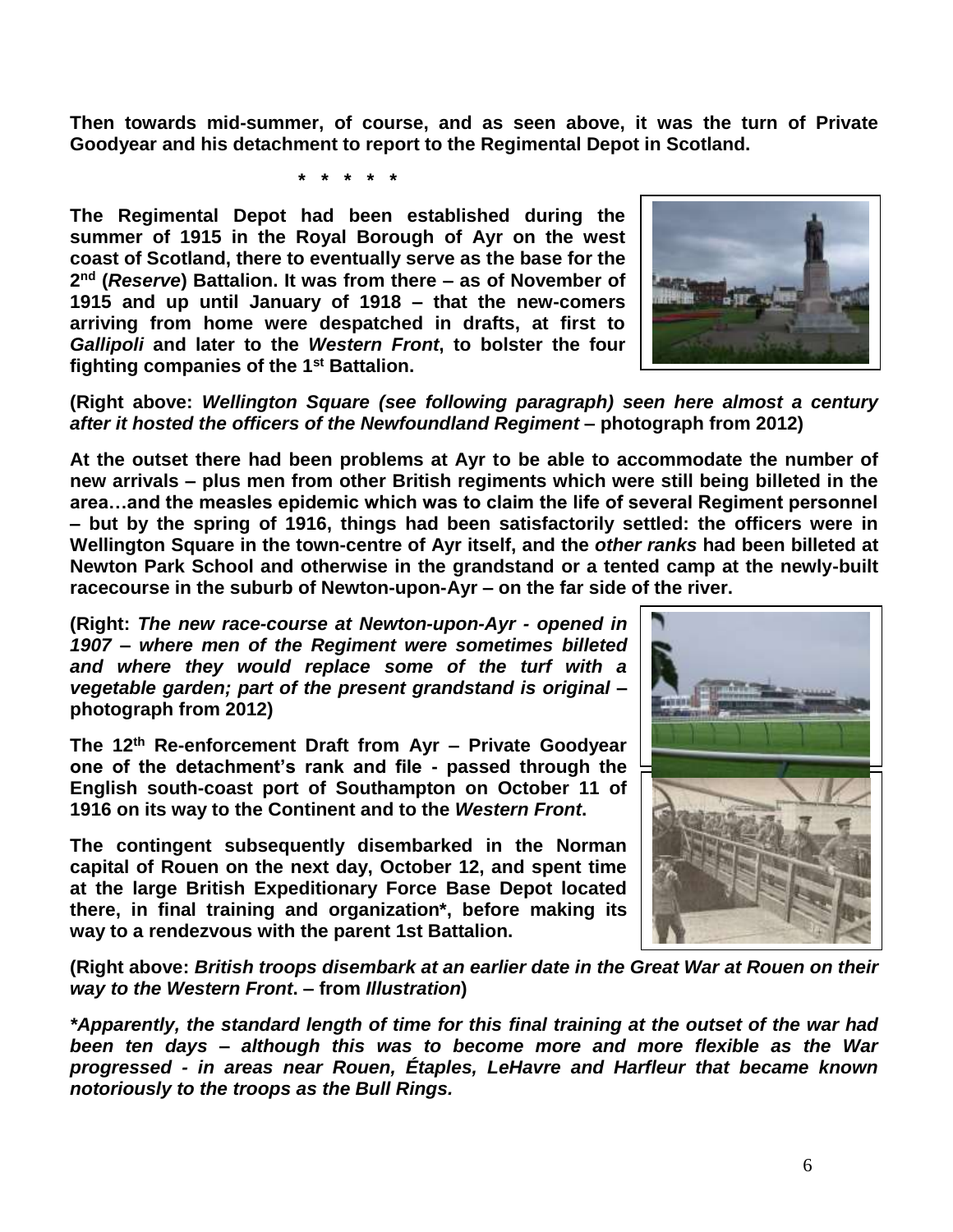**Private Goodyear's contingent was to comprise a single officer and two-hundred twenty-six** *other ranks* **by the time it reported for duty at the** *Bernafay Wood Camp* **on October 22. Still in the area of Gueudecourt, the Newfoundland Battalion had been relieved in the front line three days before, on the 19th, but only to provide working parties to repair damaged roads and to construct new ones. Only days later, the Battalion returned to the forward area.** 



**(Right above:** *Bernafay Wood a century later – not being close to the front lines, the wood may have resembled what is seen here* **– photograph from 2014)**

**\* \* \* \* \***

**By the time that Private Goodyear joined the 1st Battalion of the Newfoundland Regiment on that October 22 of 1916, the first contingent of the Newfoundland Regiment had already been serving** *overseas* **for a little more than two years. The 2nd (***Reserve***) Battalion had been formed – in the spring of 1916 - and as seen in a prior paragraph, twelve reenforcement drafts had already been dispatched from Ayr to supplement the strength of the 1st Battalion (see immediately below).** 

**As for Stephen Payne, he had by this time been a soldier of the Newfoundland Regiment for one-hundred fifty-nine days.**

**The four senior companies, 'A', 'B', 'C' and 'D', had become in the summer of 1915 the 1st Battalion of the Newfoundland Regiment and had thereupon been attached to the 88th Infantry Brigade of the 29th Division of the (British) Mediterranean Expeditionary Force. The force had soon been dispatched from**  *Camp Aldershot* **to…***active service***.**

**(Right above:** *Some of the personnel of 'A', 'B', 'C' and 'D' Companies of the 1st Battalion of the Newfoundland Regiment at Aldershot in August of 1915, prior to its departure to active service on the Gallipoli Peninsula* **– from** *The Fighting Newfoundlander* **by Col. G.W.L. Nicholson, C.D.)**

**(Right:** *The image of Megantic, here in her peace-time colours of a 'White Star Line' vessel, is from the Old Ship Picture Galleries web-site***.)**



**On August 20 of 1915, the Newfoundland Battalion had embarked in the Royal Navy Harbour of Devonport onto the requisitioned passenger-liner** *Megantic* **for passage to the Middle East and to the fighting against the Turks. There, a month later – having spent some two weeks billeted in British barracks in the vicinity of the Egyptian capital, Cairo on September 20, the 1st Battalion was to land at** *Suvla Bay* **on the** *Gallipoli Peninsula***.**

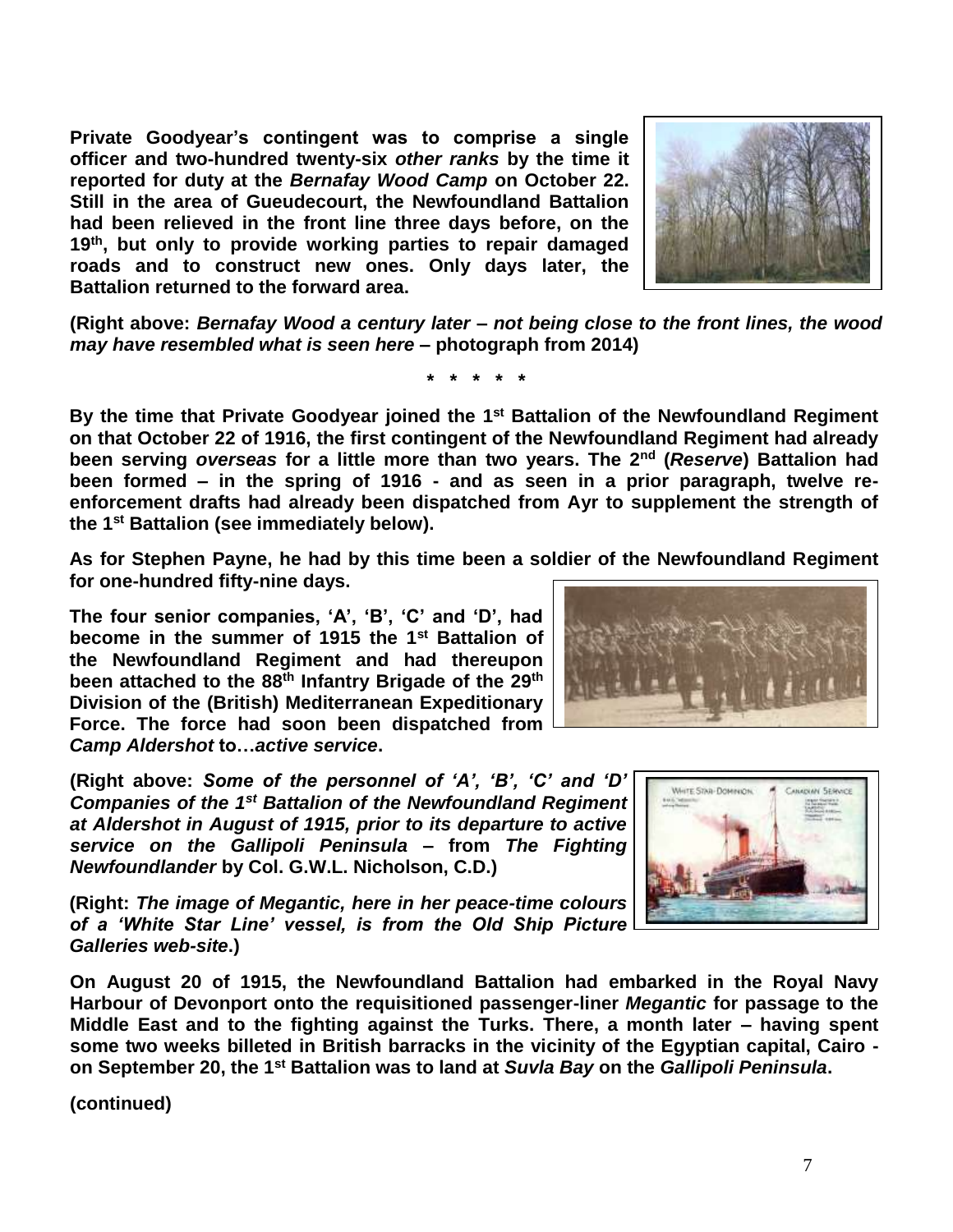**(Right:** *Newfoundland troops on board a troop-ship anchored at Mudros: either Megantic on August 29, Ausonia on September 18, or Prince Abbas on September 19 – Whichever the case, they were yet to land on Gallipoli***. – from Provincial Archives)**

**(Right below:** *'Kangaroo Beach', where the officers and men of the 1st Battalion of the Newfoundland Regiment landed on the night of September 19-20, 1915, is to be seen in the distance at the far end of Suvla Bay. The remains of a landingcraft are still clearly visible in the foreground on 'A' Beach***. – photograph taken in 2011)**

**When the Newfoundlanders had landed from their transport ship at** *Suvla Bay* **they were to disembark into a campaign that was already on the threshold of collapse.**

**(Right adjacent below:** *A century later, the area, little changed from those far-off days, of the Newfoundland positions at Suvla, and where the 1st Battalion was to serve during the fall of 1915* **– photograph from 2011)**

**Not only in the area where the Newfoundland Battalion would now serve but, even ever since the very first days of the operation in April of 1915, the entire** *Gallipoli Campaign,* **including the operation at** *Suvla Bay,* **had been proving to be little more than a debacle:** 

**Flies, dust, disease, the frost-bite and the floods – and of course the casualties inflicted by an enemy who was to fight a great deal better than the British High Command\* had ever anticipated – were eventually to overwhelm the British-led forces and those of their allies, the French, and it would finally be decided to abandon not only** *Suvla Bay* **but the entire**  *Gallipoli* **venture.**

*\*Many of the commanders chosen were second-rate, had been brought out of retirement, and had little idea of how to fight – let alone of how to win. One of the generals at Suvla, apparently, had handed in his resignation during the Campaign and had just gone home.*

**(Right:** *This is Anzac Bay in the fore-ground with the Salt Lake in the centre further away. The bottom of Suvla Bay is just to be seen on the left and adjacent to the Salt Lake, and further away again. The hills in the distance and the ones from which this photograph was taken were held by the Turks and formed a horse-shoe around the plain surrounding the Salt Lake - which was where the British and Newfoundlanders were stationed***. – photograph from 2011)**







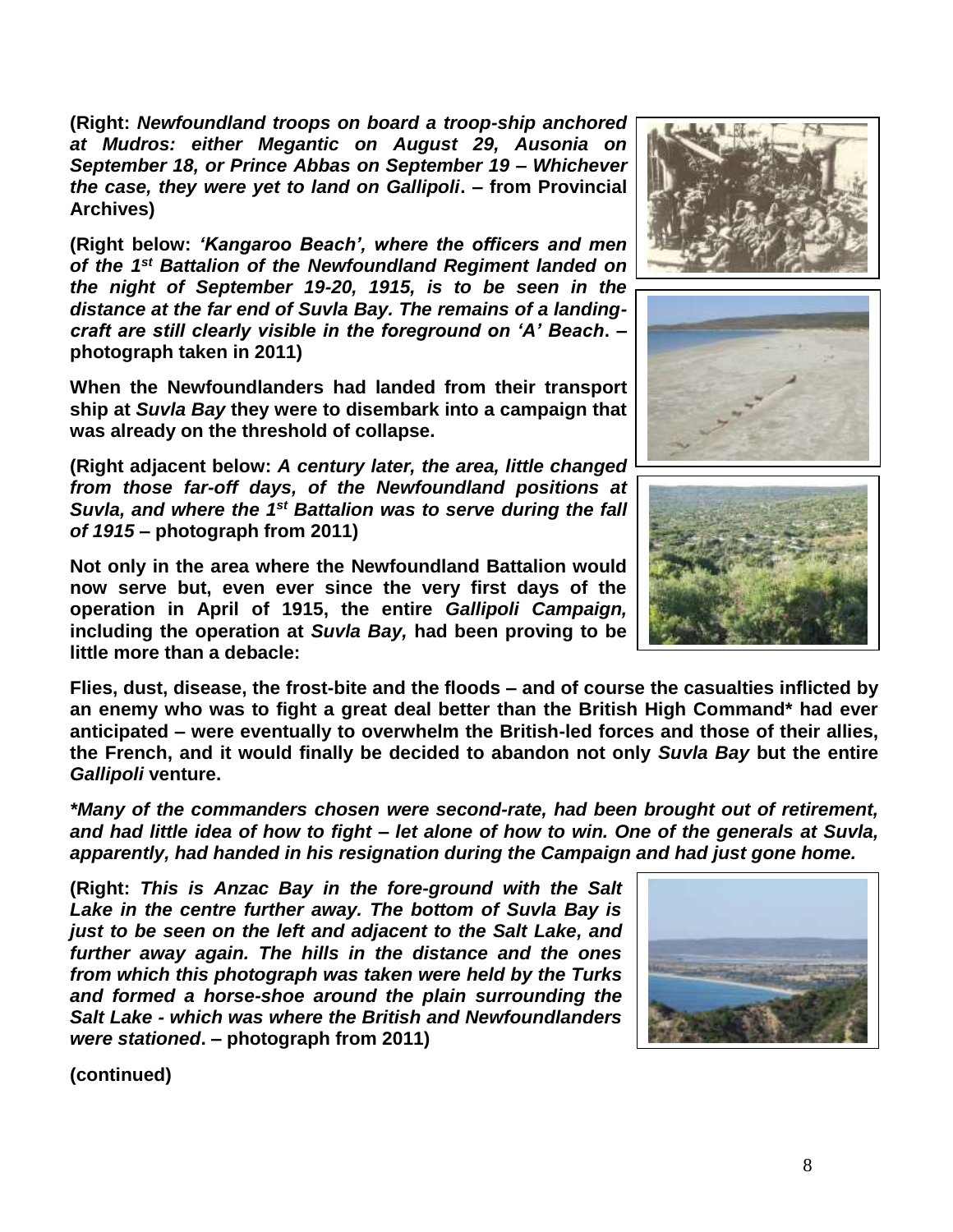**(Right:** *No-Man's-Land at Suvla Bay as seen from the Newfoundland positions* **– from** *Provincial Archives***)**

**November 26 would see what perhaps was to be the nadir of the Newfoundland Battalion's fortunes at** *Gallipoli***; there was to be a freak rain, snow and ice-storm strike the** *Suvla Bay* **area and the subsequent floods had wreaked havoc amongst the forces of both sides. For several days, survival rather than the enemy was to be the priority.**

**There were to be many casualties on both sides, some of them, surprised by the sudden inundation of their positions, fatalities who had drowned in their trenches – although no Newfoundlanders were to be among that number.**

**Numerous, however, had been those afflicted by trench-foot and by frost-bite.**

## **(Right:** *An un-identified Newfoundland soldier in the trenches at Suvla Bay –* **from** *Provincial Archives***)**

**By this time the situation there had daily been becoming more and more untenable, thus on the night of December 19-20, the British had abandoned the entire area of** *Suvla Bay* **– the Newfoundlanders, the only non-British unit to serve there, to form a part of the rear-guard.** 

**Some of the Battalion personnel had thereupon been evacuated to the nearby island of Imbros, some to Lemnos, further away, but in neither case was the respite to be of a long duration; the 1st Battalion would be transferred only two days later to the area of** *Cape Helles***, on the western tip of the**  *Gallipoli Peninsula***.**

**(Right:** *Cape Helles as seen from the Turkish positions on the misnamed Achi Baba, positions which were never breached: The Newfoundland positions were to the right-hand side of the picture***. – photograph from 2011)**

**The British, Indian and** *Anzac* **forces – the Australian and New Zealand Army Corps was also to serve at** *Gallipoli* **– had by now simply been marking time until a complete withdrawal of the** *Peninsula* **could be undertaken.** 

**(Right:** *'W' Beach at Cape Helles under shell-fire only days before the final British evacuation* **– from** *Illustration***)**

**This final operation would take place on the night of January 8-9, the Newfoundland Battalion to furnish part of the British rear-guard on this second occasion also.**







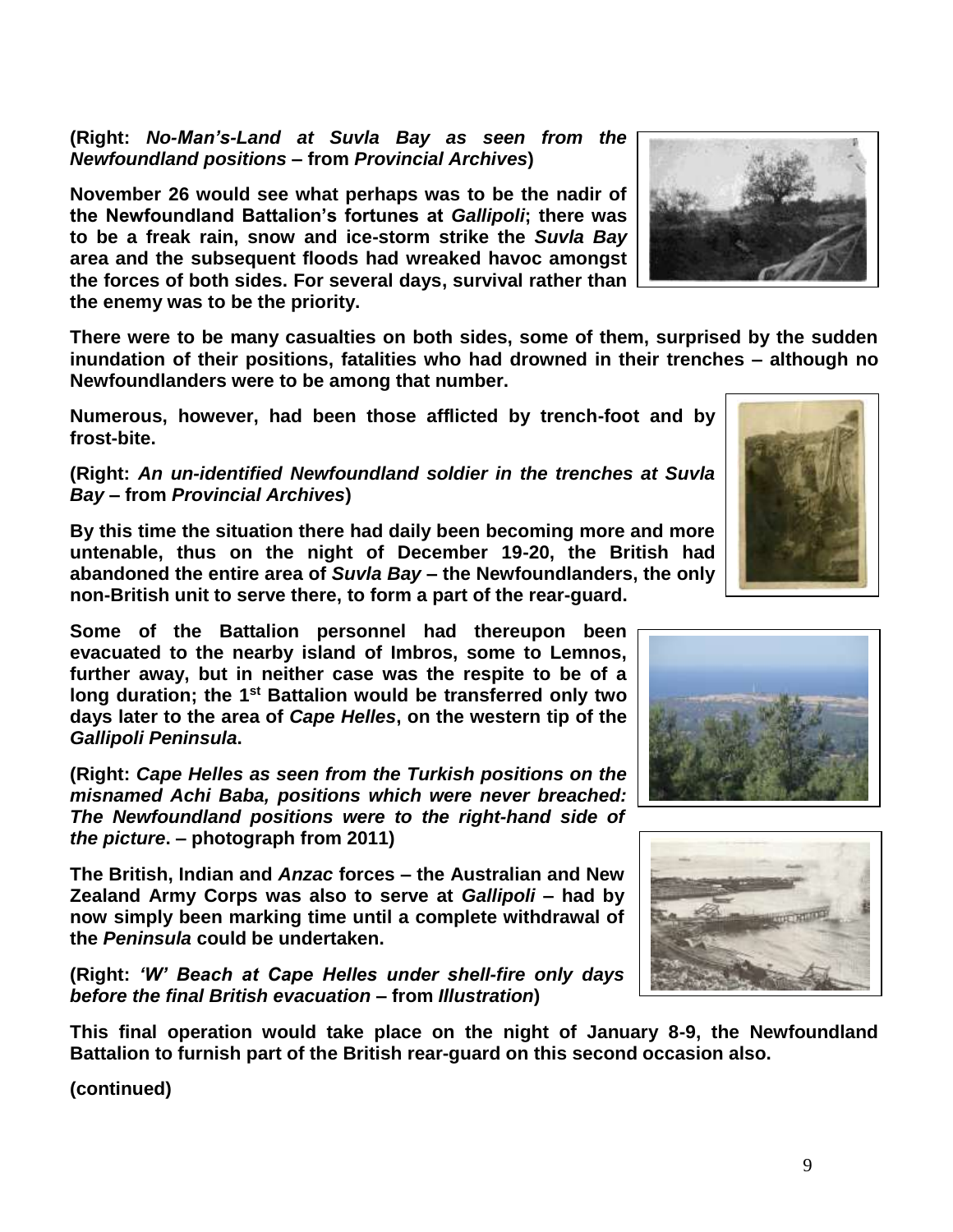*Expeditionary Force to step into the final small boat to sail from the Gallipoli Peninsula.* **(Right:** *'W' Beach almost a century after its abandonment by* 

*\*Lieutenant Owen Steele of St. John's, Newfoundland, is cited as having been the last soldier of the Mediterranean* 

*British forces in that January of 1916 and by the Newfoundlanders who were to be the last soldiers off the beach***:** *Vestiges of the wharves in the black-and-white picture are still to be seen.* **– photograph from 2011)**

**Immediately after the evacuation of the** *Gallipoli Peninsula***, the 1st Battalion had been ordered to the Egyptian port-city of Alexandria and beyond.** 

**On January 14, the Australian Expeditionary Force Transport** *Nestor* **had arrived there with the 1st Battalion on board. The vessel was to sail just after mid-day on the 16th, on its way southwards down the Suez Canal to Port Suez where she had docked early on the morrow and where the Newfoundlanders had landed and marched to their encampment.**

**(Right:** *The image of the Blue Funnel Line vessel Nestor is from the Shipspotting.com web-site. The vessel was launched and fitted in 1912-1913 and was to serve much of her commercial life until 1950 plying the routes between Britain and Australia. During the Great War she served mainly in the transport of Australian troops and was requisitioned once again in 1940 for government service in the Second World War. In 1950 she was broken up***.)**

**There they were to await further orders since, at the time, the subsequent destination of the British 29th Division had yet to be decided\*.**

*\*Bulgaria had entered the conflict on the side of the Central Powers, and Salonika was already becoming a theatre of war.*

**(Right:** *The British destroy their supplies during the final evacuation of the Gallipoli Peninsula. The men of the 1st Battalion of the Newfoundland Regiment were among the last to leave on two occasions, at both Suvla Bay and Cape Helles***. – photograph taken from the battleship** *Cornwallis* **from** *Illustration***)**

**After a two-month interim spent in the vicinity of Port Suez, the almost six-hundred officers and** *other ranks* **of the 1st Battalion were to board His Majesty's Transport** *Alaunia* **at Port Tewfiq, on March 14 to begin the voyage back up through the** *Suez Canal* **en route to France.**

**(Right:** *Port Tewfiq at the south end of the Suez Canal just prior to the Great War* **– from a vintage post-card)**







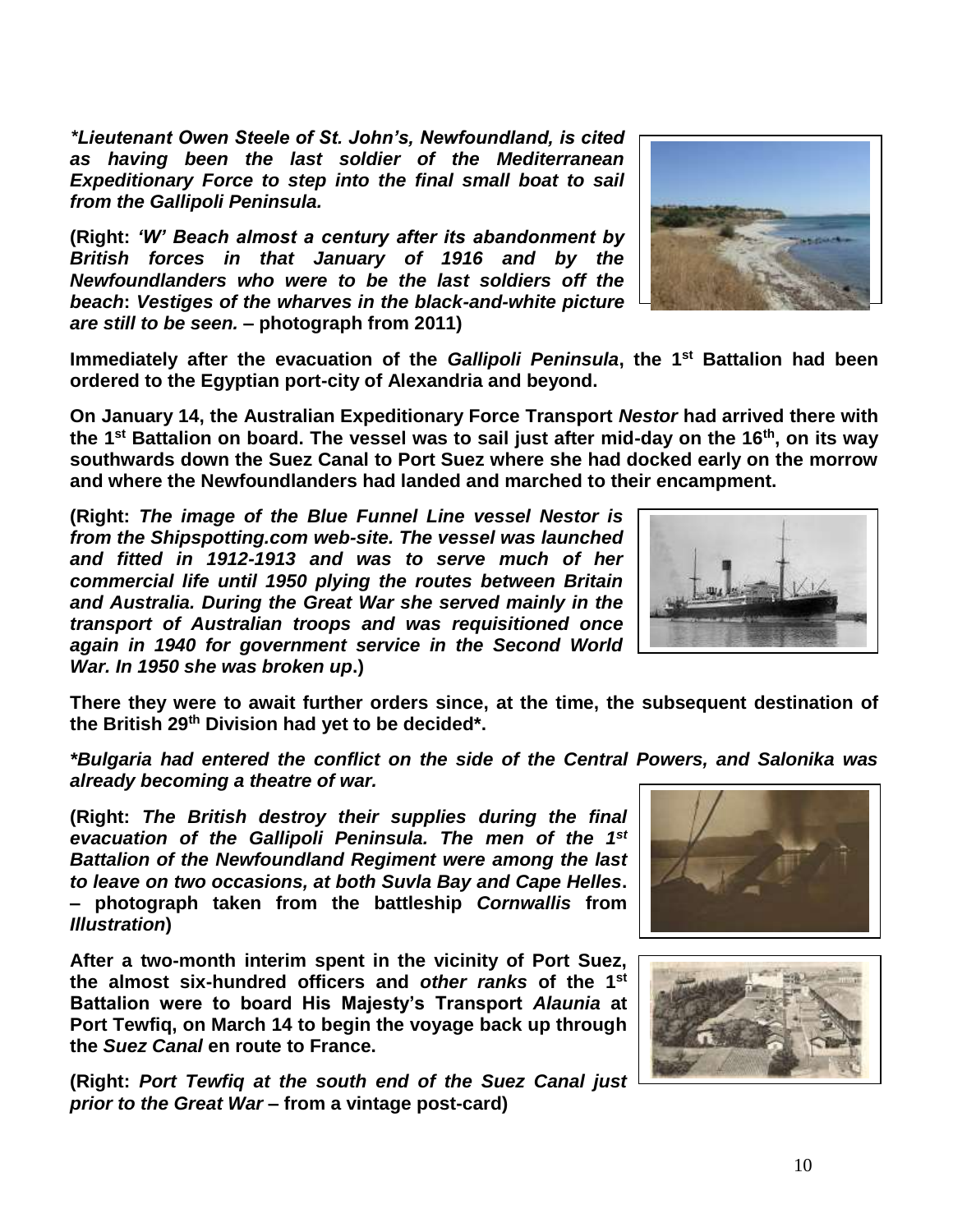**The Newfoundlanders would disembark eight days afterwards in the Mediterranean portcity of Marseille, on March 22.**

**(Right below:** *British troops march through the port area of the French city of Marseille***. – from a vintage post-card)**

**Some three days after the unit's disembarkation on March 22, the Newfoundland Battalion's train was to find its way to the small provincial town of Pont-Rémy, a thousand kilometres to the north of Marseille.** 

**It had been a cold, miserable journey, the blankets provided for the troops having inexcusably travelled unused in a separate wagon.**

**Having de-trained at the local station at two o'clock in the morning, the Newfoundlanders were now still to endure the long, dark march ahead of them before they would reach their billets at Buigny l'Abbé.**

**It is doubtful if many of those tired soldiers were to pay much attention to the slow-moving stream flowing under the bridge which they had then traversed on their way from the station.** 

**(Right:** *A languid River Somme as seen from the bridge at Pont-Rémy* **– photograph from 2010)**

**But some three months later** *the Somme* **was to have become a part of their history.**

**On April 13, the entire 1st Battalion had subsequently marched into the village of Englebelmer – perhaps some fifty kilometres in all from Pont-Rémy - where it would be billeted, would receive reenforcements from Scotland via Rouen and, in two days' time, would be introduced into the communication trenches of the**  *Western Front.*

**(Right:** *A part of the re-constructed trench system to be found in the Newfoundland Memorial Park at Beaumont-Hamel* **– photograph from 2009(?))**

**Just days following the Newfoundland Battalion's arrival on the** *Western Front***, two of the four Companies – 'A', and 'B' – were to take over several support positions from a British unit\* before the entire Newfoundland unit had then been ordered to move further up for the first time into forward positions on April 22.**





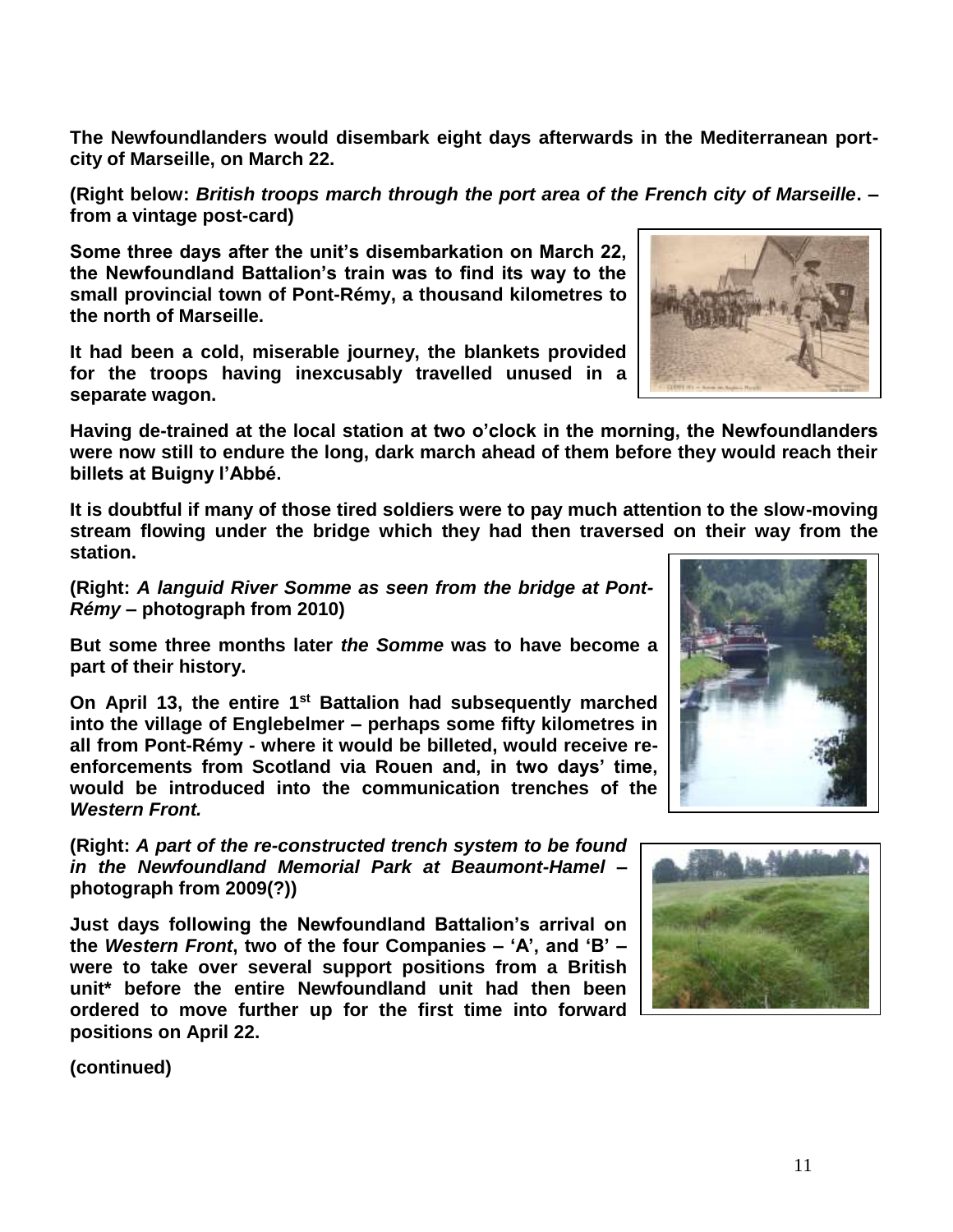*\*It should be said that the Newfoundland Battalion and twohundred men of the Bermuda Rifles who were serving at the time in the 2nd Lincolnshire Regiment Battalion, were then the only units at the Somme from outside the British Isles - true also on the day of the attack on July 1.*

**(Right:** *Beaumont-Hamel: Looking from the British lines down the hill to Y Ravine Cemetery which stands atop part of the German front-line defences: The Danger Tree is to the right in the photograph***. – photograph taken in 2009)**

**Having then been withdrawn at the end of that April to the areas of Mailly-Maillet and Louvencourt where they would be based for the next two months, the Newfoundlanders had soon been preparing for the upcoming British campaign of that summer, to be fought on the ground named for the languid, meandering river,** *the Somme***, that flowed – and still does so today – through the region.** 

**If there is one name and date in Newfoundland history which is etched in the collective once-national memory, it is that of Beaumont-Hamel on July 1 of 1916; and if any numbers are remembered, they are those of the eight-hundred who went** *over the top* **in the third wave of the attack on that morning, and of the sixty-eight unwounded present at muster some twenty-four hours later\*.**

**(Right above:** *A view of Hawthorn Ridge Cemetery Number 2 in the Newfoundland Memorial Park at Beaumont-Hamel* **– photograph from 2009(?))**

*\*Perhaps ironically, the majority of the Battalion's casualties was to be incurred during the advance from the third line of British trenches to the first line from where the attack proper was to be made, and while struggling through British wire laid to protect the British positions from any German attack.*

**(Right:** *A grim, grainy image purporting to be Newfoundland dead awaiting burial after Beaumont-Hamel –* **from…?)**

**There are other numbers of course: the fiftyseven thousand British casualties incurred in four hours on that same morning of which nineteen-thousand were recorded as having been…***killed in action***…or…***died of wounds***.** 

**It was to be the greatest disaster** *ever* **in the annals of the British Army…and, perhaps just as depressing, the carnage of the…***First Battle of the Somme***…was to continue for a further four and a half months.**

![](_page_11_Picture_10.jpeg)

![](_page_11_Picture_11.jpeg)

![](_page_11_Picture_12.jpeg)

![](_page_11_Picture_13.jpeg)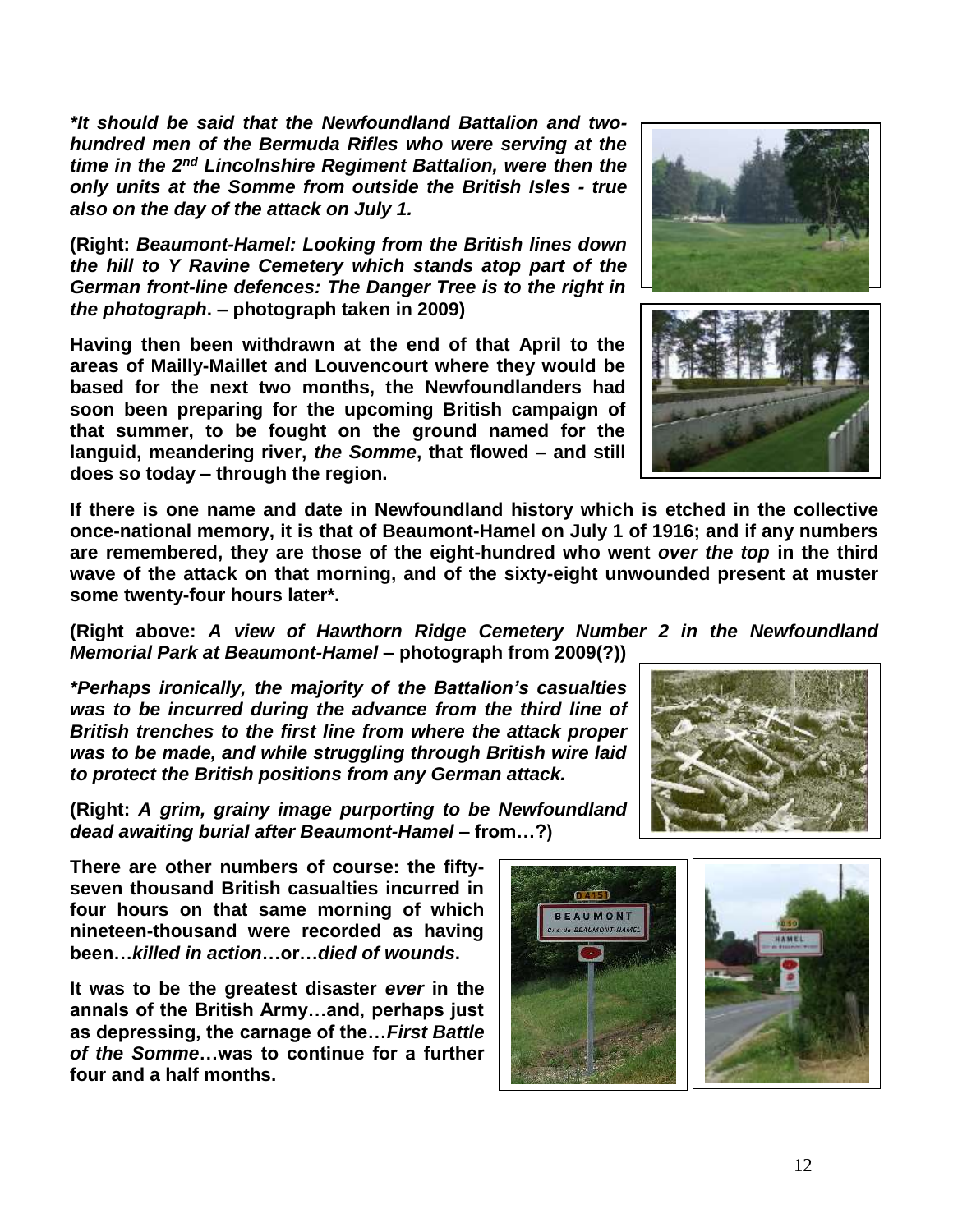**(Preceding page:** *Beaumont-Hamel is a commune, not a village***. – photographs from 2010 and 2015)**

*In fact, Beaumont-Hamel was a commune – it still exists today – at the time comprising two communities: Beaumont, a village on the German side of the lines, and Hamel which was behind those of the British. No-Man's-Land, on which the Newfoundland Memorial Park lies partially today, was on land that separated Beaumont from Hamel.* 

**After the events of the morning of July 1, 1916, such had then been the dire condition of the attacking British forces that it had been feared that any German counter-assault might well annihilate what had managed to survive of the British Expeditionary Force on** *the Somme***.** 

**The few remnants of the Newfoundland Battalion – and of the other depleted British units – had thus remained in the trenches perhaps fearing the worst, and at night searching for the wounded and burying the dead. It was to be July 6 before the Newfoundlanders were to be relieved from the forward area and to be ordered withdrawn to Englebelmer.** 

![](_page_12_Picture_4.jpeg)

**There were then a further two days before the unit had marched further again to the rear area and to billets in the village of Mailly-Maillet.**

**(Right above:** *The re-constructed village of Mailly-Maillet – the French Monument aux Morts in the foreground - is twinned with the community of Torbay, St. John's East***. – photograph from 2009)**

**There at Mailly-Maillet on July 11, a draft of one-hundred twenty-seven re-enforcements – a second source cites one-hundred thirty – had reported…***to duty***. They had been the first to arrive following the events at Beaumont-Hamel but even with this additional man-power, the Regimental War Diary records that on the 14th of July, 1916, the 1st Battalion was still to number only…***11 officers and 260 rifles***…after the holocaust of Beaumont-Hamel, just onequarter of establishment battalion strength.**

**Of course, the 1st Battalion of the Newfoundland Regiment had not been the only unit in the British Army to have incurred horrific losses on July 1, 1916, even though it had indeed been one of the most devastated. But even with its depleted numbers, the Battalion was needed and, after that first re-enforcement, it had almost immediately again been ordered to man the trenches of the front line: as of that July 14, undermanned as seen above, the Newfoundlanders began another tour in the trenches where…***we were shelled heavily by enemy's 5.9 howitzers and a good deal of damage was done to the trenches* **(excerpt from the 1st Battalion War Diary).**

**A second re-enforcement draft from Rouen had then arrived days later, on July 21, while the Newfoundland Battalion was at Acheux and then, only three days afterwards – at the very time day that the Prime Minister of Newfoundland had visited the unit – a third draft of sixty other ranks had arrived in Beauval and reported…***to duty***.**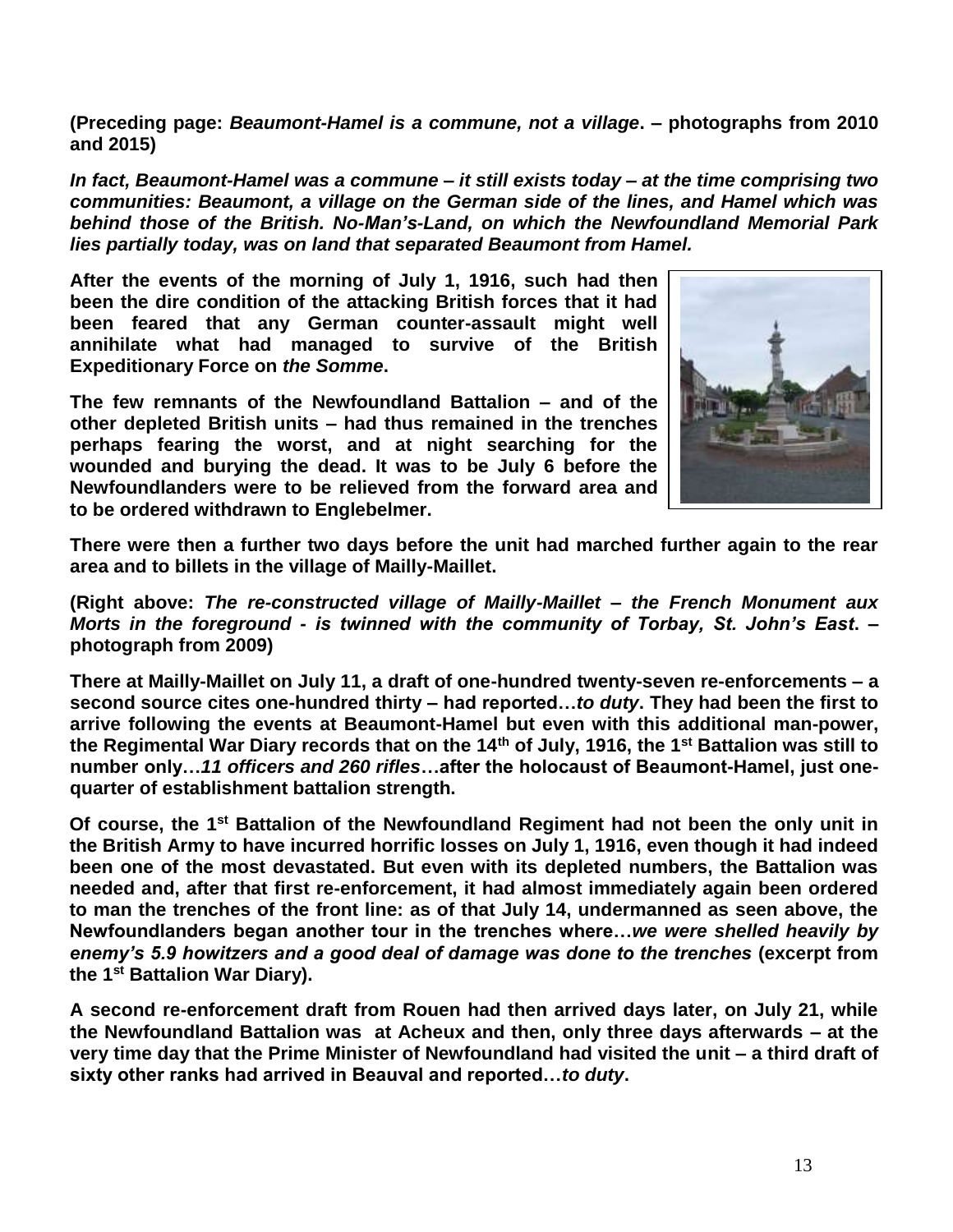**(Right:** *The entrance to 'A' Company's quarters – obviously renovated since that time – sunk in the ramparts of the city of Ypres, when the Newfoundland Battalion was posted there in 1916 –* **photograph from 2010)**

**On July 27-28 of 1916, the Newfoundland Battalion - still under establishment battalion strength at only five-hundred fifty-four strong – maybe even fewer - even after still further reenforcement – would move northwards and enter into the**  *Kingdom of Belgium* **for the first time.** 

**(Right:** *The same re-constructed city ramparts as shown above, here viewed from just outside the city and from the far side of the moat which still to this day partially surrounds it* **– image from 2010)**

**(Right adjacent below:** *Canadian trenches in Sanctuary Wood, not far removed from the Newfoundland Battalion's positions during August and September of 1916* **– photograph from 2010)**

**The unit had been ordered to the** *Ypres Salient***, one of the most dangerous pieces of real estate on the entire** *Western Front***, there to continue to re-enforce and to re-organize after the ordeal of Beaumont-Hamel.** 

*The Salient* **– close to the front lines for almost the entire fiftytwo month conflict - was to be relatively quiet during the time of the Newfoundlanders' posting there; yet they nonetheless would incur casualties, a number – fifteen? - of them fatal.**

**(Right:** *Railway Wood, the Newfoundland positions at the time, almost a century later – a monument to the twelve Royal Engineers buried alive there may just be perceived on the periphery of the trees* **– photograph from 2014)**

**(Right:** *The already-battered city of Ypres seen here towards the end of the year 1915 – and some eight months before the Newfoundlanders were to be posted there for the first time* **– from a vintage post-card)**

**And it was to be there in** *the Salient* **in the sector of a place called** *Railway Wood***, that the parent Newfoundland Battalion would soon be serving after its transfer had been completed from France.**

![](_page_13_Picture_10.jpeg)

![](_page_13_Picture_11.jpeg)

![](_page_13_Picture_12.jpeg)

![](_page_13_Picture_13.jpeg)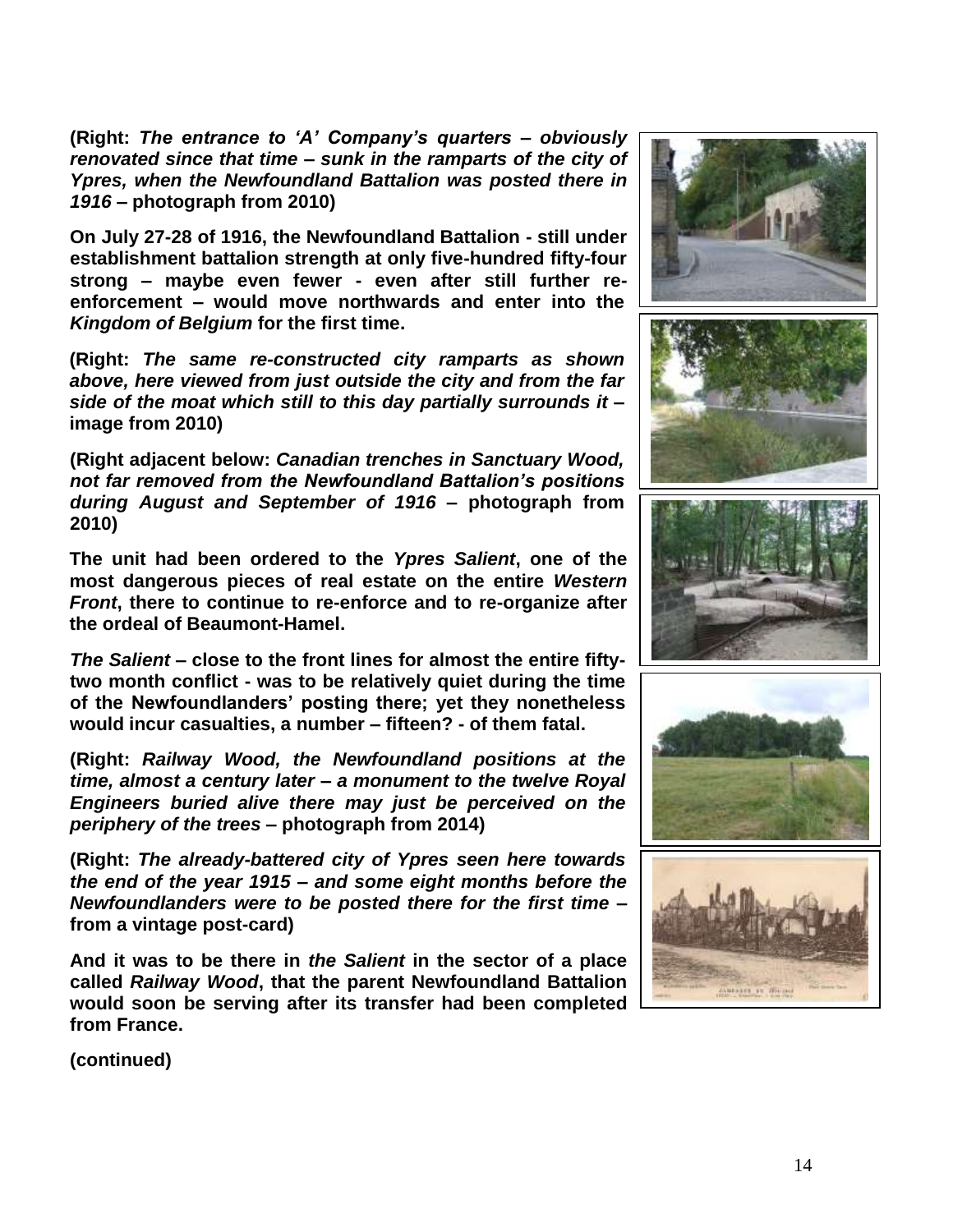**On October 8, 1916, after having served in Belgium for some ten weeks, the Newfoundland Battalion had been ordered to return southwards. The unit was thereupon to be transported by train back into France, back into the area of the…***First Battle of* **–** *the Somme***.**

**Just four days after unit's return to France from Belgium, on October 12 of 1916, the 1st Battalion of the Newfoundland Regiment had again been ordered to take to the offensive; it was at a place called Gueudecourt, the vestiges of a village some dozen or so kilometres to the south-east of Beaumont-Hamel.**

**The encounter was to prove to be another ill-conceived and costly affair – two hundred and thirty-nine casualties all told for little gain.** 

(Right above: This is the ground over which the 1<sup>st</sup> Battalion *advanced and then mostly conceded at Gueudecourt on October 12. Some few managed to reach the area where today stand the copse of trees and the Gueudecourt Caribou, on the far right horizon***. – photograph from 2007)**

**(Right:** *The Caribou at Gueudecourt stands at the furthest point of the Newfoundland Battalion's advance of October 12, 1916.* **– photograph from 2012)**

**After the action of October 12 the Newfoundland Battalion was not then to be directly involved in any further concerted infantry action in the immediate area of Gueudecourt although, on October 18, it had furnished two-hundred fifty men to act as stretcher-bearers in an attack undertaken by troops of two British regiments, the Hampshires and the Worcestershires, of the 88th Infantry Brigade of which, of course, the Newfoundland unit was a battalion.**

**(Right above:** *Stretcher-bearers not only shared the dangers of the battle-field with their arms-bearing comrades, but they often spent a longer period of time exposed to those same perils***.** *This photograph was likely taken during First Somme.* **– from** *Illustration***)**

**And it had been, of course, during the days following the aforesaid action, on October 22, that Private Goodyear and his draft from Rouen had reported…***to duty***…with the Newfoundland Battalion at the** *Bernafay Wood Camp***.**

**\* \* \* \* \***

**Eight days after Private Goodyear's arrival at the afore-mentioned** *Bernafay Wood Camp***, on October 30 the Newfoundland unit was on its way towards rear positions away from the Gueudecourt area where the Newfoundlanders were now to spend two weeks in the area of the community of Ville-sous-Corbie, re-enforcing and reorganizing.** 

![](_page_14_Picture_10.jpeg)

![](_page_14_Picture_11.jpeg)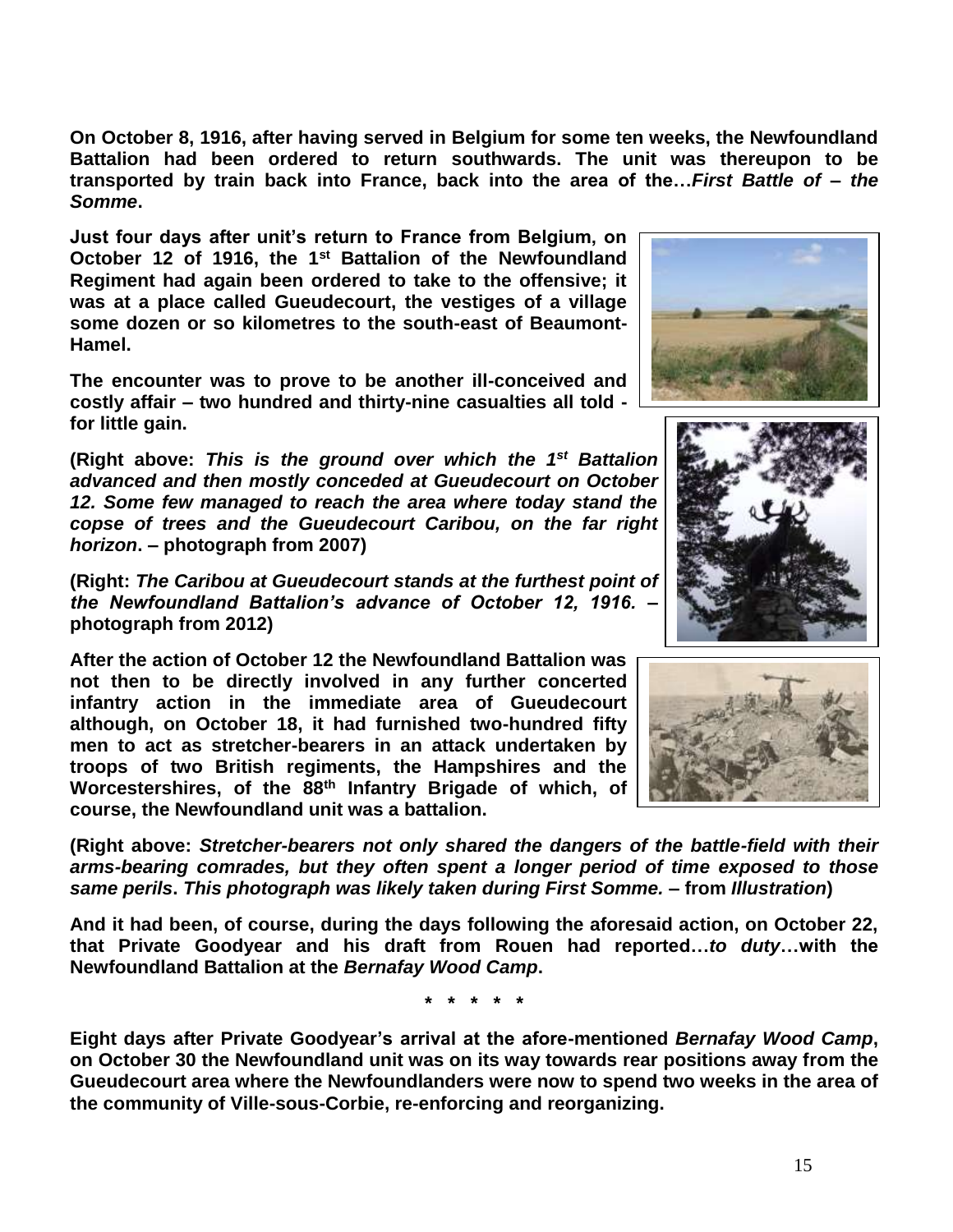**By that October 30, the Battalion had been serving almost continuously in front-line and support positions for three weeks less a day. It was now not to be until November 15 that the Newfoundlanders were to commence wending their way back to the front lines.** 

**Back in the forward area on or about November 17, the Newfoundland unit continued its watch in and out of the trenches of** *the Somme* **– not without casualties – during the next few weeks of the late autumn.** 

**It would be a period to then be interrupted by several weeks spent in** *Corps Reserve* **during the Christmas season, encamped well behind the lines, in close proximity and to the south-west of the city of Amiens.** 

**(Right:** *A typical British Army Camp during rather inclement winter conditions somewhere on the Continent* **– from a vintage post-card)** 

![](_page_15_Picture_4.jpeg)

**The Christmas festivities of 1916 having been completed – turkey dinner washed down with…***real ale***…apparently – it had not been until a further sixteen days had passed, January 11, that the Newfoundland Battalion would be ordered out of** *Corps Reserve* **and from its lodgings at** *Camps en Amienois* **to make its way on foot to the town of Airaines.**

**From Airaines only days later, the unit then entrained from there for the small town of Corbie where it thereupon was to take over billets which it had already occupied for a short period only two months before. Days later again the unit continued its progress back up to the forward area and to…***active service***.**

**Their recent six-week Christmas of 1916 respite by that time a thing of the past, the Newfoundlanders were to** *officially* **return to…***active service***…on January 23, although they apparently had already returned to the trenches of the** *Western Front* **by that date and had incurred their first casualties – and fatalities – of 1917.**

**When the Newfoundland Battalion returned to the** *Front* **during that fourth week of January 23 of 1917, it was the beginning of the winter period on the** *Western Front***. As had been and was to be the case of all the winter periods of the** *Great War* **– that of 1916-1917 would be a time of relative calm, although cold and uncomfortable – there was to be a shortage of fuel and many other things - for most of the combatants of both sides.** 

**It was also a time of sickness, and the medical facilities were to be kept busy, particularly, so it seems - from at least Canadian medical documentation - with thousands of cases of dental work.**

**This period also provided the opportunity to undergo training and familiarization with the new practices and the recent weaponry of war; in the case of the Newfoundland Battalion these exercises were to be at least partially undertaken in the vicinity of the communities of Carnoy and Coisy.**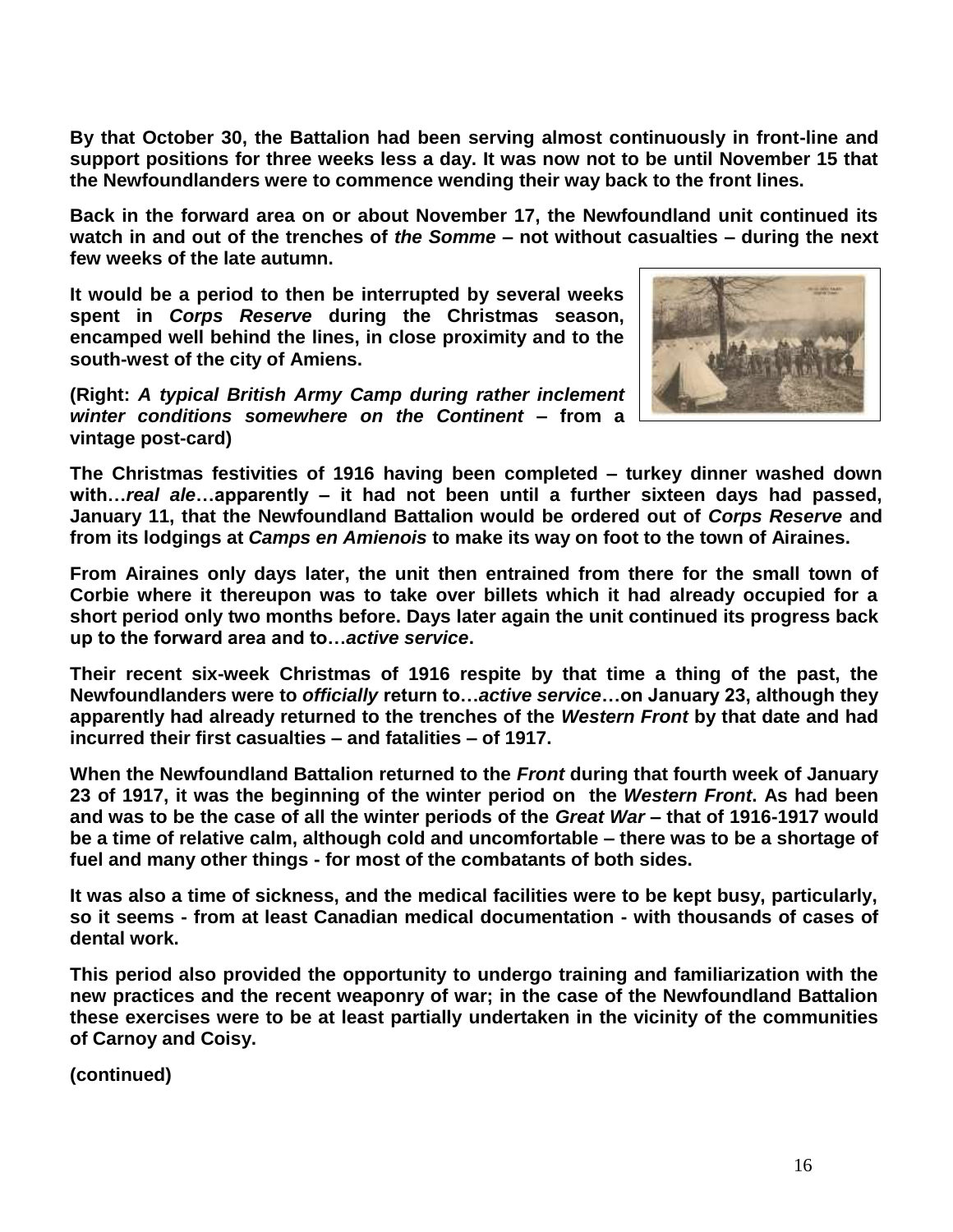**On February 18, the 1st Battalion began a five-day trek back from Coisy to the forward area where it returned into the firing-line on February 23, there to relieve a unit of the 1st Lancashire Fusiliers. It was at a place called Sailly-Saillisel and the reception offered by the Germans would be both lively – and deadly: after only two days the Battalion had incurred four dead, nine wounded and three gassed without there having been any infantry action. The Newfoundlanders were to be withdrawn on February 25…to return just three days later.**

**They were carrying with them orders for a…***bombing raid***…on the enemy positions at Sailly-Saillisel to be carried out on March 1.**

**(Right above:** *A soldier of the Lancashire Fusiliers, his unit to be relieved by the Newfoundlanders on March 1, enjoys his cigarette in the cold of the trenches at Sailly-Saillisel during the winter of 1916-1917. –* **from** *Illustration***)**

**(Right:** *The fighting during the period of the Battalion's posting to Sailly-Saillisel took place on the far side of the village, no more than a heap of rubble at the time.*  **photograph from 2009(?))**

**In fact, the sole infantry activity** *directly* **involving the Newfoundland unit during that entire period – from Gueudecourt in mid-October, 1916, until Monchy-le-Preux in mid-April of 1917 – was to be that sharp engagement at Sailly-Saillisel at the end of February and the beginning of March, an action which would bring this episode in the Newfoundlanders' War – in the area of** *the Somme* **- to a close.**

**\* \* \* \* \***

**The last day of the Newfoundlanders' involvement at Sailly-Saillisel, March 3, had been a difficult one: starting with a heavy enemy artillery bombardment about seven o'clock in the early light of day, the remainder of the morning and afternoon had seen multiple attacks and counter-attacks. By the end of the engagement the Newfoundlanders had advanced about one hundred metres.**

**This was also the day on which Private Goodyear was wounded. Having incurred injuries to his left arm, including a fractured humerus, while serving with 'A' Company, he was at first evacuated on that same March 3 to the 60th Field Ambulance, being transferred almost immediately to the 55th (2/2 London) Casualty Clearing Station at Grovetown.** 

**(Right above:** *A British field ambulance, of perhaps a more permanent nature than some: The Field Ambulances were often responsible for the Rest Stations, the establishment pictured here perhaps being one of those.* **– from a vintage post-card)**

![](_page_16_Picture_11.jpeg)

![](_page_16_Picture_12.jpeg)

![](_page_16_Picture_13.jpeg)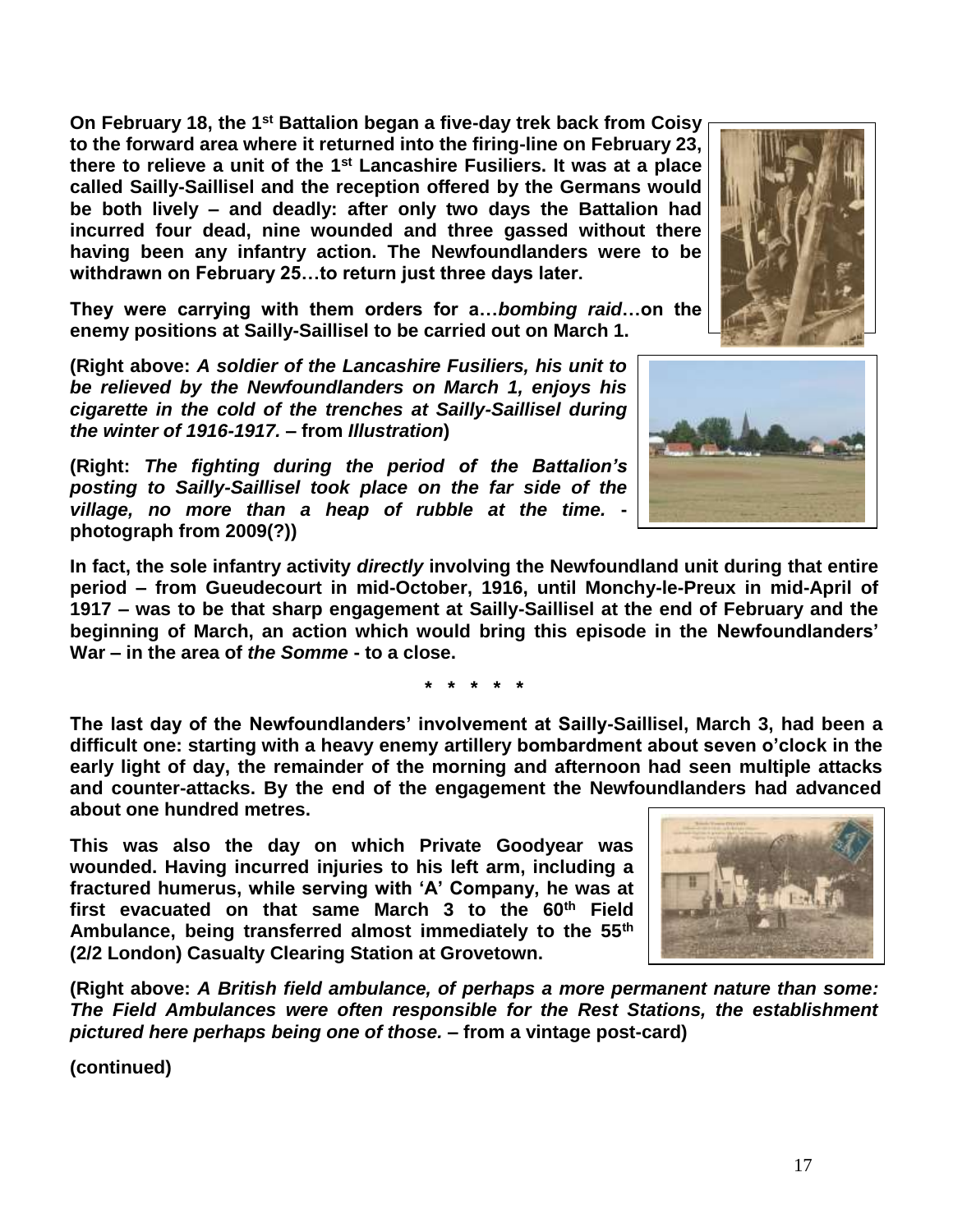**(Right:** *A British casualty clearing station – the one pictured here under canvas for mobility if and when necessary – being established somewhere on the Continent* **– from a vintage post-card)**

**Two days later, on March 5, he was forwarded from there to the 11th Stationary Hospital at Rouen for further treatment.**

**On March 12, the** *Newfoundland Pay & Record Office* **in London telegraphed his mother, informing her that Private Goodyear was…***dangerously ill***. Within hours the** *Office* **was to send a second message to her and to her clergyman.**

**The son of Charles Goodyear (but found in most records as** *Gudger***) and of Mary Ann Goodyear (née** *Cull\****, she later** *Wheaton* **- also** *Waighton* **– and deceased of consumption of September 27, 1916, to whom he had allotted a daily fifty cents from his pay, and of Fredericton in the District of Fogo), he was also brother to only sister Maud and to Gordon\*\*.** 

*\*The couple was married on November 28, 1892.*

**Private Goodyear was reported as having…***died of wounds***…in the same 11th Stationary Hospital, Rouen, on March 10, 1917.**

**At home, it was the Reverend Uriah Laite of Carmanville who was requested to bear the news to his family.**

**William Bertram Goodyear (found in records as** *Gudger***) had enlisted at the** *declared* **age of twenty years and two months: date of birth in Western Arm, Newfoundland, October 3 of 1895 (from the Newfoundland Birth Register).**

**(Right:** *The River Seine flows through the centre of the French city of Rouen – and under the watchful eye of its historic gothic cathedral at or about the time of the Great War* **– from a vintage post-card)**

**Private William Bertram Goodyear was entitled to the British War Medal (on left) and also to the Victory Medal (Inter-Allied War Medal).**

![](_page_17_Picture_10.jpeg)

*\*\*In a letter dated February 10, 1918, sister Maud intimates that brother Gordon has volunteered for the Regiment – she calls him Privet Gorden Goodyear. In fact by that time he had already enlisted, on December 3 of 1917, having been a volunteer of the 18th Recruitment Draft.*

![](_page_17_Picture_13.jpeg)

![](_page_17_Picture_14.jpeg)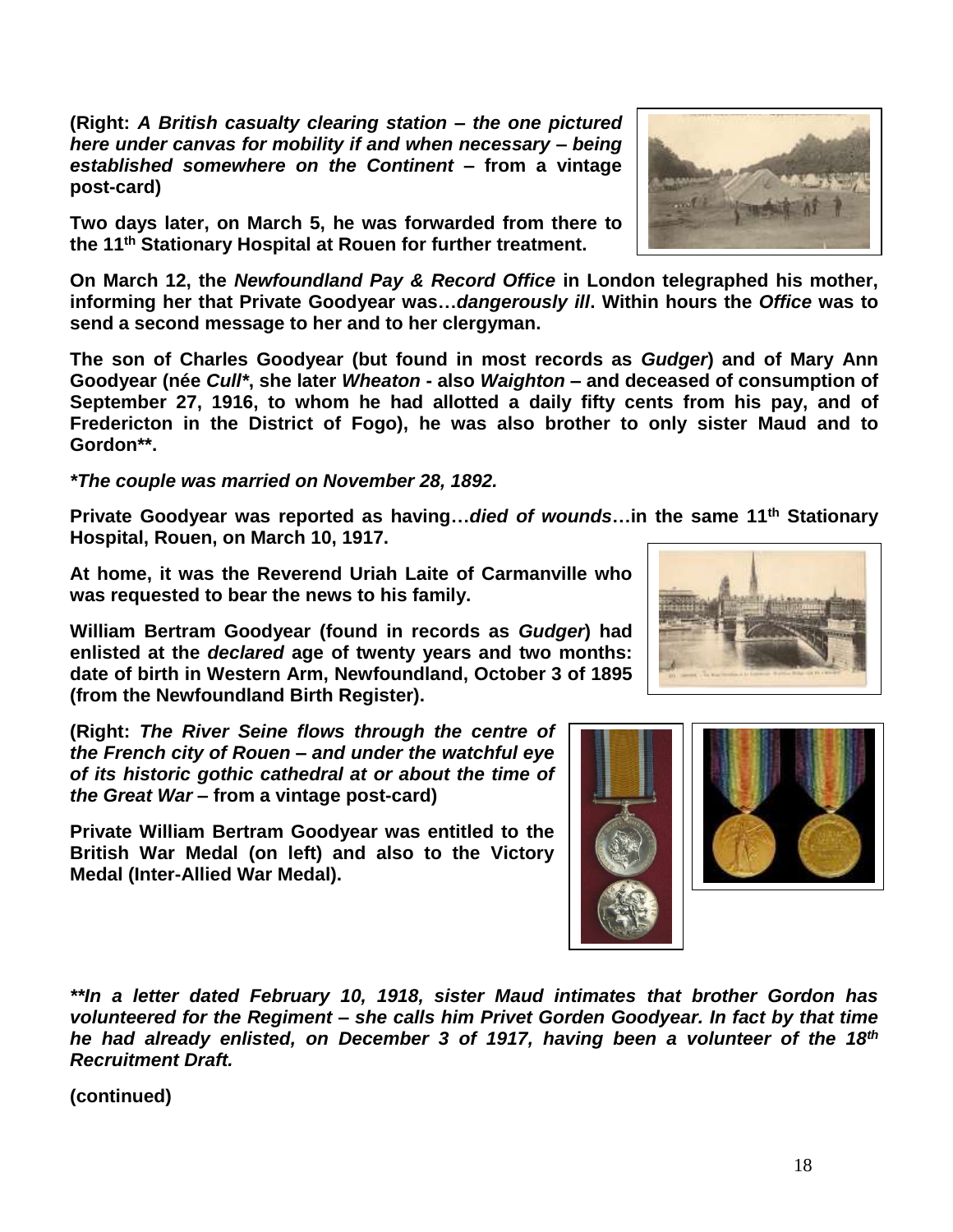*His Military Record goes on to record that Private Lemuel Gordon Goodyear, Number 4213,*  left Newfoundland on January 29 of 1918 to travel via Halifax to the United Kingdom. In *early July he was dispatched to 'active service' on the Continent with the 1st Battalion of the by-then Royal Newfoundland Regiment and some three months later was to incur a gun-shot wound to the leg during fighting on October 15 in the pursuit of the Germans after the clearing of the Belgian village of Ledeghem.*

*Following three days in hospital - the 3rd Canadian General Hospital in Boulogne - and four weeks at the nearby 7 th Convalescent Camp, Private Goodyear was re-admitted on November 17 into the same hospital for recurring pains in his leg. It was perhaps during this time that he was operated on to remove an offending bullet since he remained there for over a month until December 24. He was thereupon placed on board HMHS St. Denis for the short crossing back to England and for further medical attention in Southwark Military Hospital where he then remained until January 20, four weeks later again.* 

*After the customary ten-day furlough granted to military personnel released from hospital in the United Kingdom, Private Goodyear reported at the end of January of 1919 to the Regimental Depot at Hazely Down Camp in the southern English county of Hampshire where he was to await orders for his eventual repatriation. It was not until the month of June that he received them.*

*Having sailed on the 24th day of that month of June, 1919, Private Goodyear arrived in St. John's on July 1 to be de-mobilized a week later.*

**(continued on following page)**